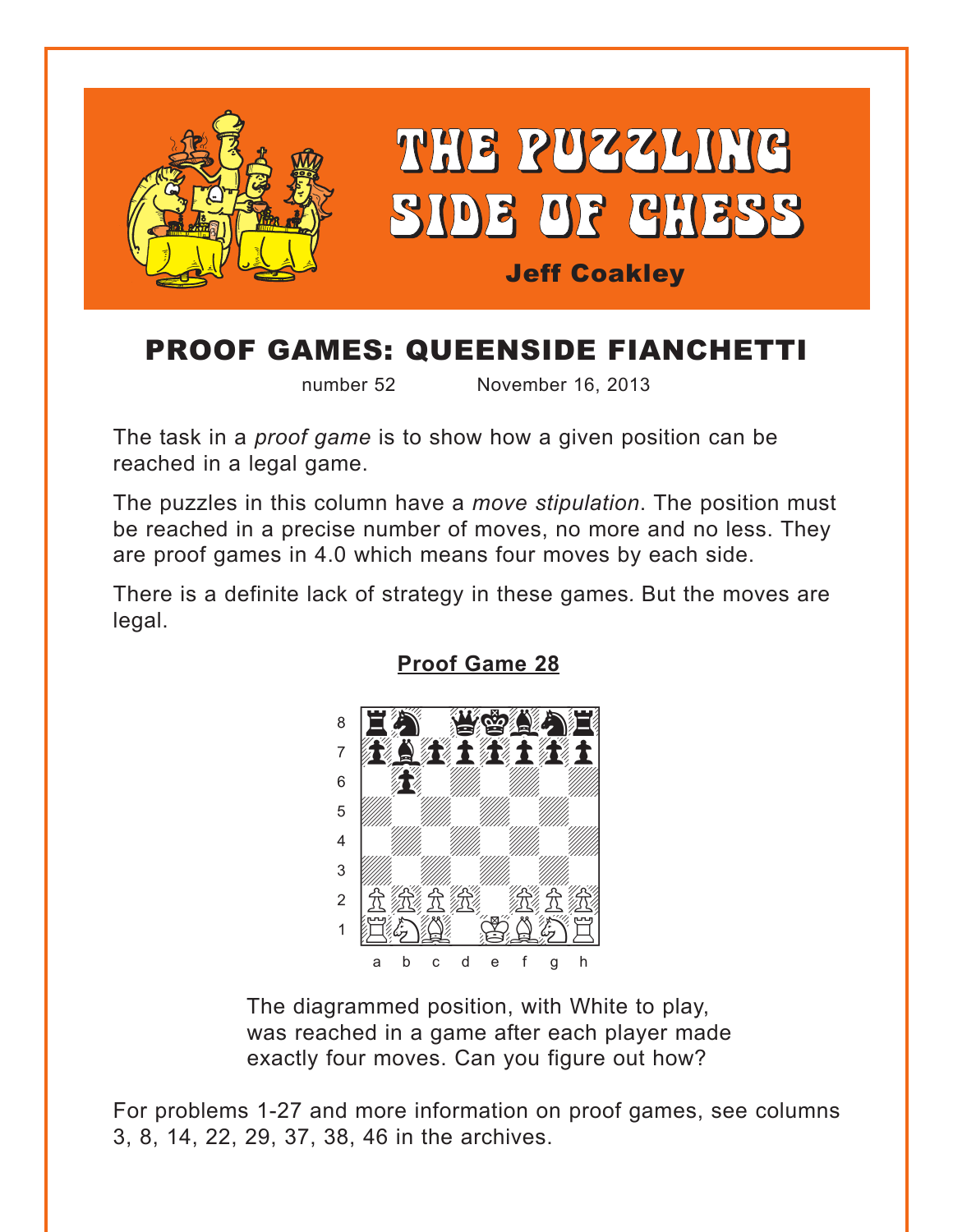<span id="page-1-0"></span>All the proof games in this column include the black move ...b6, a prelude to a queenside fianchetto.



**Proof Game 29** 

This position was reached after Black's fourth turn. What were the moves?



The Puzzling Side of Fianchettoes part A

As most chess players know, the word 'fianchetto' is of Italian origin and means *little flank*. It is the diminutive form of 'fianco', their word for *flank*.

After centuries of use, 'fianchetto' is now an established word in the English language. But there are curious differences in the way we form its plural.

The Italian plural is 'fianchetti'and several online dictionaries give this as the English form as well. However, except for the title of this column, I have never seen 'fianchetti' used in an English text.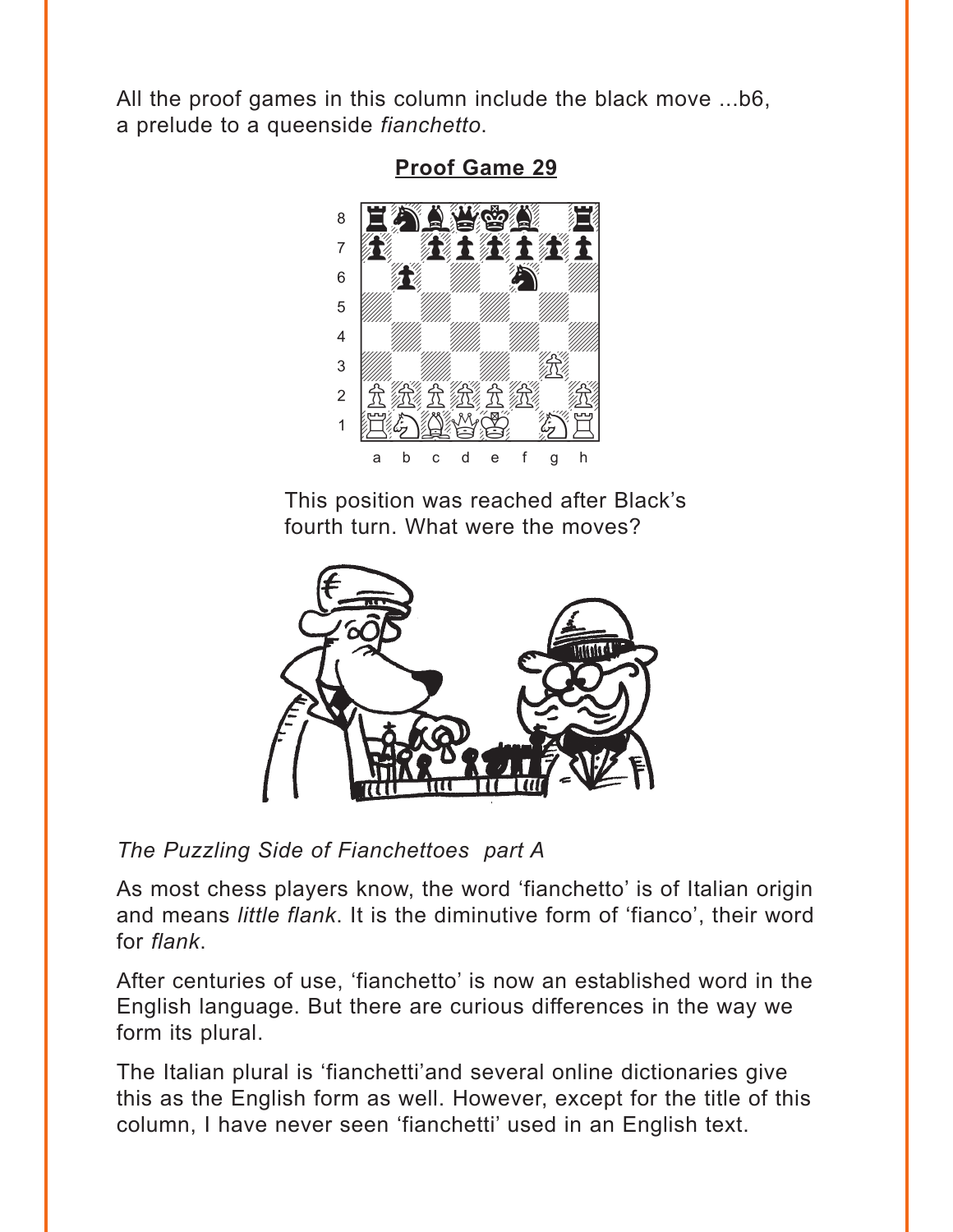<span id="page-2-0"></span>Some dictionaries, including Collins, give two plural forms, either 'fianchettos' or 'fianchetti'. But Oxford only gives one form: 'fianchettoes'

There is no general rule for forming the plural of English words ending in '-o'. But in most cases, there is agreement on the correct forms. Common examples are 'potatoes', 'photos', 'heroes', and 'solos'. The plural of 'tempo', another word of Italian origin, is either 'tempi' or 'tempos'.

As a noun, 'fianchetto' is usually used in its singular form, so our preferences on how to pluralize go unnoticed.



**Proof Game 30** 

This position was reached after Black's fourth turn. What were the moves?

#### **Puzzling Side of Fianchettoes part B**

'Fianchetto' is often used as a verb in English. Everyone agrees on how to spell the past tense and the present participle: 'fianchettoed' and 'fianchettoing'. But there are differences for the third person singular of the present tense. According to Oxford, it is 'fianchettoes'. Most other dictionaries give 'fianchettos'. Surprisingly, Collins has 'fianchettoes' as the verb form, despite giving 'fianchettos' as the plural noun.

The following proof game is a version of a problem by Danish composer Henrik Juel.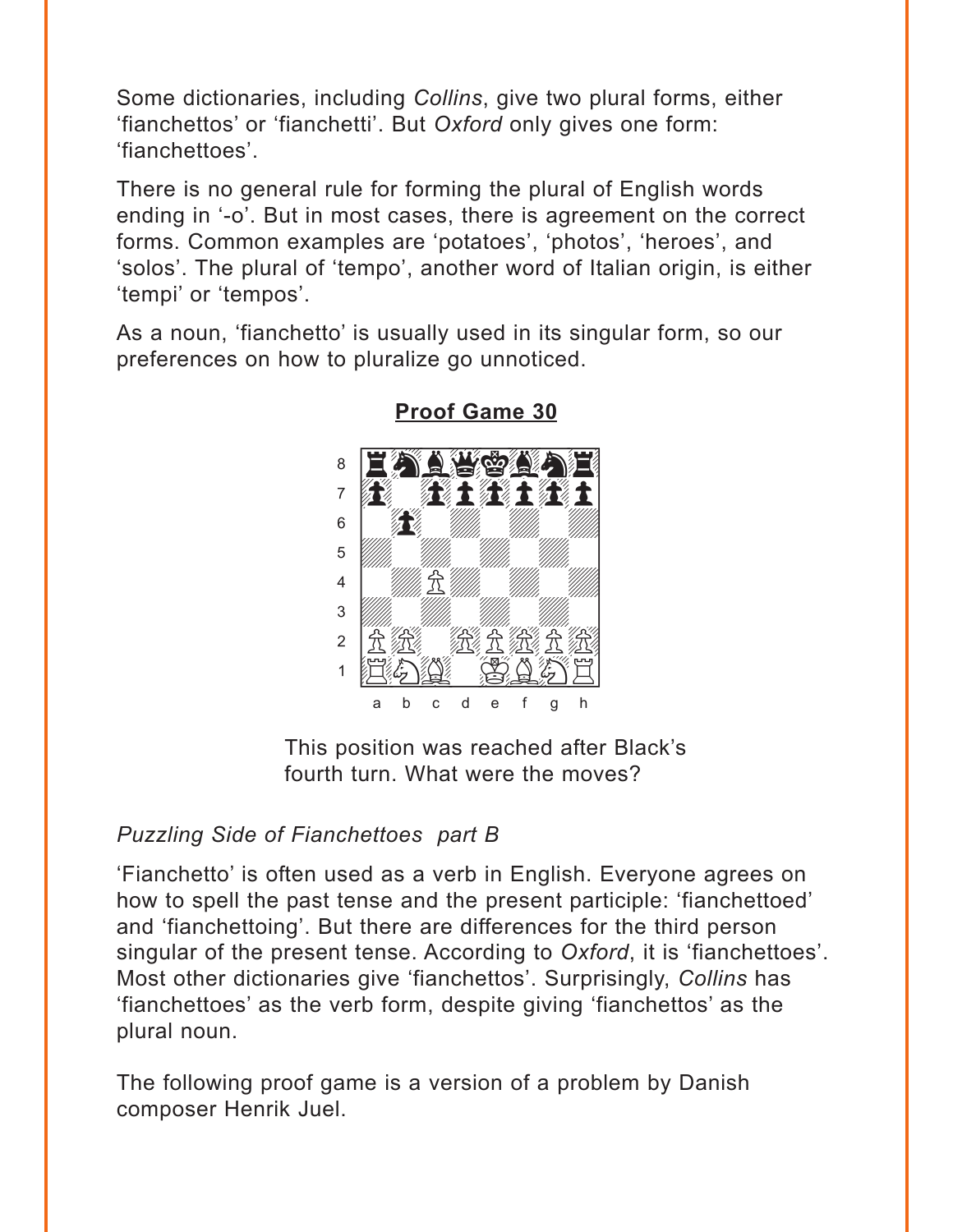### **Proof Game 31**

<span id="page-3-0"></span>

This position was reached after Black's fourth turn. What were the moves?

### Puzzling Side of Fianchettoes part C

Since our topic is the word 'fianchetto', we might as well talk about how to pronounce it. Do you say "fianCHetto" or "fianKetto"?

Most dictionaries give both pronunciations. Oxford and Collins list the "CH" version first. Merriam-Webster gives "K" precedence, perhaps because that is the way Italians pronounce it.

Numerous chess books admonish us against "fianCHetto". But my own experience in clubs and tournaments across North America is that nobody says "fianKetto".

Are there any fiankettoists out there?



Each column on proof games concludes with a synthetic game. Instead of finding the move sequence that leads to a given position, the task is to compose a game that ends with a particular move.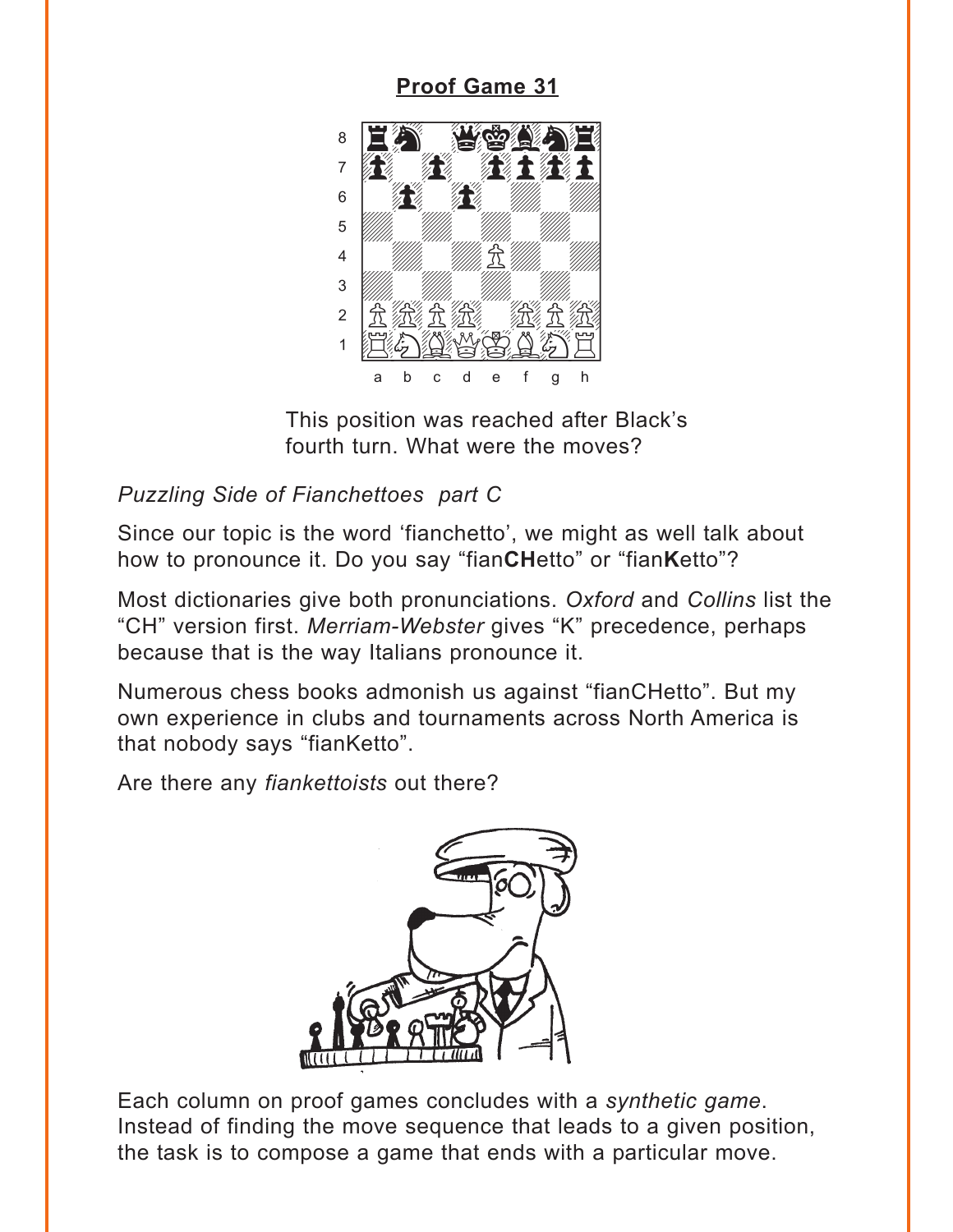#### **Synthetic Game 06**

<span id="page-4-0"></span>

Compose a game that ends with the move 4... f5#.

For synthetic games 1-5, see columns 14, 22, 29, 38, 46.

# **SOLUTIONS**

In case you're wondering, the last syllable in "fianchetti" sounds like "tea", and not "tie".

Proof games 28, 29, 30 by J. Coakley. 28, 29: ChessCafe.com (2013). 30: Winning Chess Puzzles For Kids Volume 2 (2010).

PDF hyperlinks. You can advance to the solution of any puzzle by clicking on the underlined title above the diagram. To return to the puzzle, click on the title above the solution diagram.



**Proof Game 28** 

1.e4 b6 2.Qe2 Bb7 3.Qa6 Bxe4 4.Qb7 Bxb7 A switchback capture by the happily fianchettoed bishop.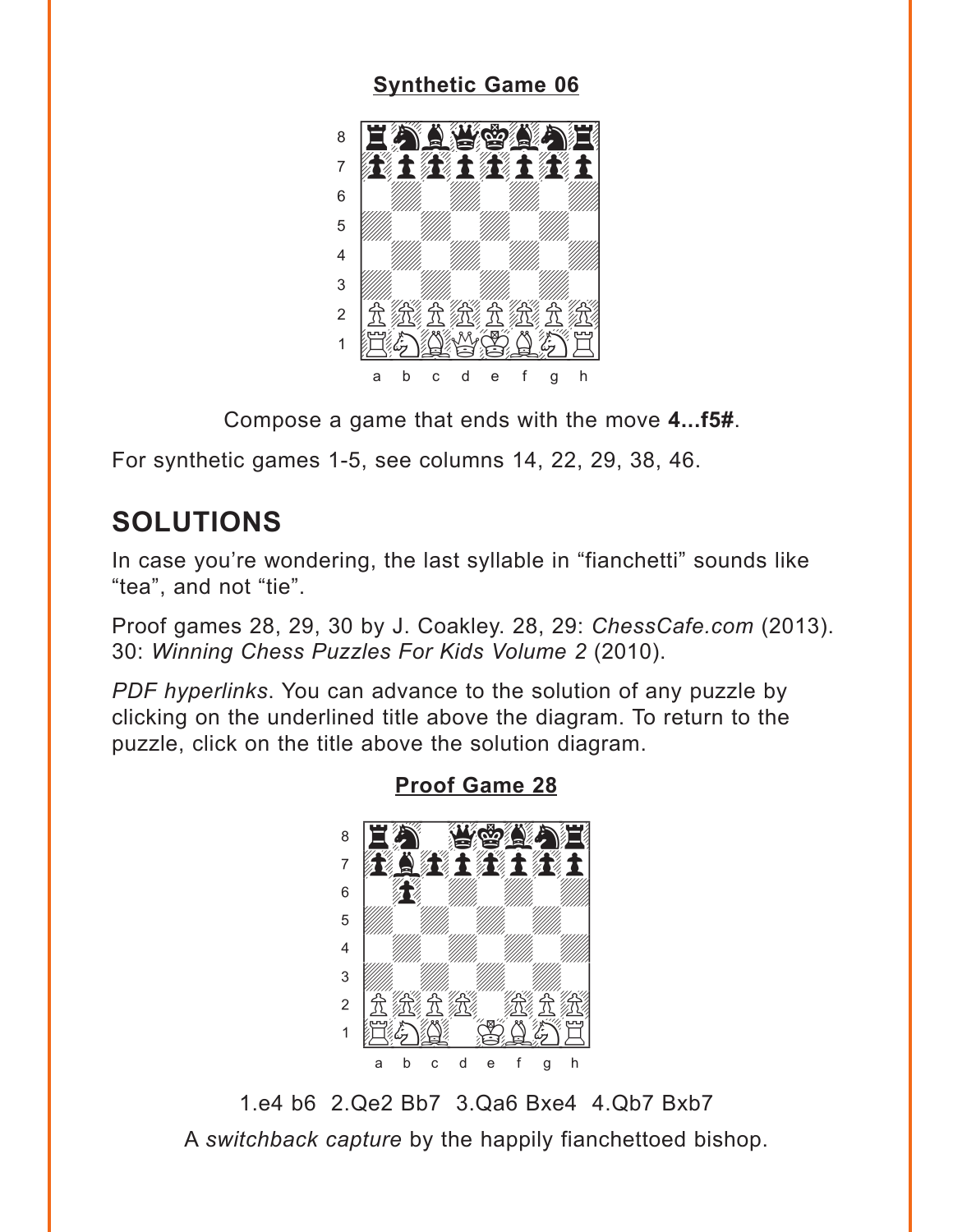<span id="page-5-0"></span>

1.g3 b6 2.Bg2 Ba6 3.Bb7 Nf6 4.Bc8 Bxc8

Tricky play by the black bishop. First he "overfianchettoes" to clear c8 and then he *switches back* with *Orbán effect* (capturing on his original square). See column 3.



**[Proof Game 30](#page-2-0)**

1.c3 b6 2.Qa4 Bb7 3.Qa6 Bxa6 4.c4 Bc8

*Tempo moves* by both sides (c3-c4 and Bb7xa6-c8). Looks like the *English Defence* (1.c4 b6) with queen odds.

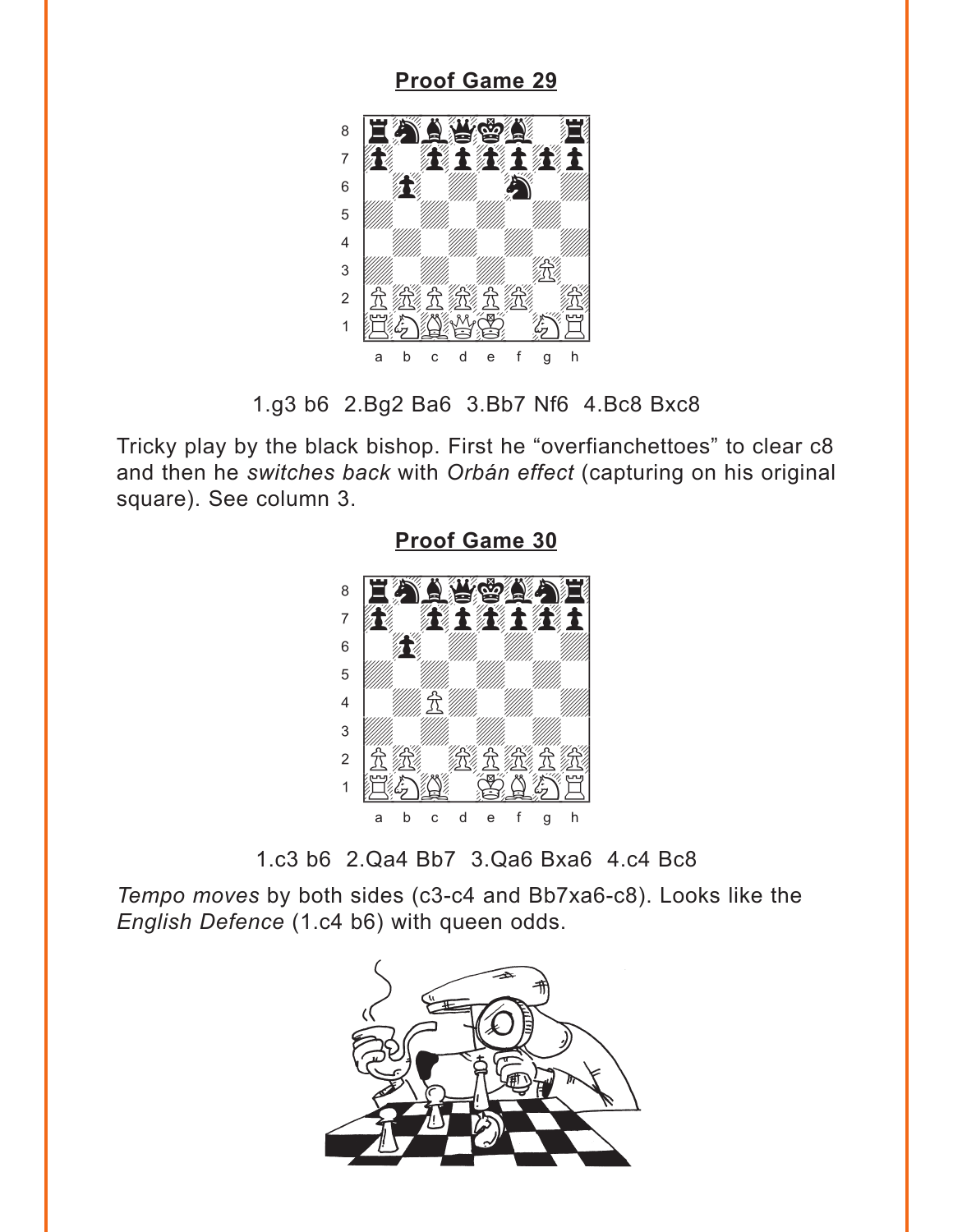## **[Proof Game 31](#page-3-0)**

<span id="page-6-0"></span>Henrik Juel 1996 *Thema Danicum* version J. Coakley 2006 *Winning Chess Puzzles For Kids* 



1.e3 d6 2.Qh5 Bg4 3.e4 Bd1 4.Qxd1 b6

A *tempo move* from the white e-pawn and another great example of the *Orbán effect* by the white queen*.*

The position can be reached in 3.5 moves by various move orders. For example, 1.e4 b6 2.Bc4 Ba6 3.Bxa6 d6 4.Bf1 or 1.e4 d6 2.Qf3 Bg4 3.Qxg4 b6 4.Qd1. The challenge in many proof games is to find an extra tempo.

The original composition by Henrik Juel was a proof game in 3.5, without Black's last move. Besides converting the problem into my favourite 4.0 length, the addition of 4...b6 also adds several light square distractions.

The same position with a white knight on c3 has a similar solution.

**[Proof Game 31b](#page-7-0)** (4.0 moves)

J. Coakley 2013 (version of Henrik Juel 1996)

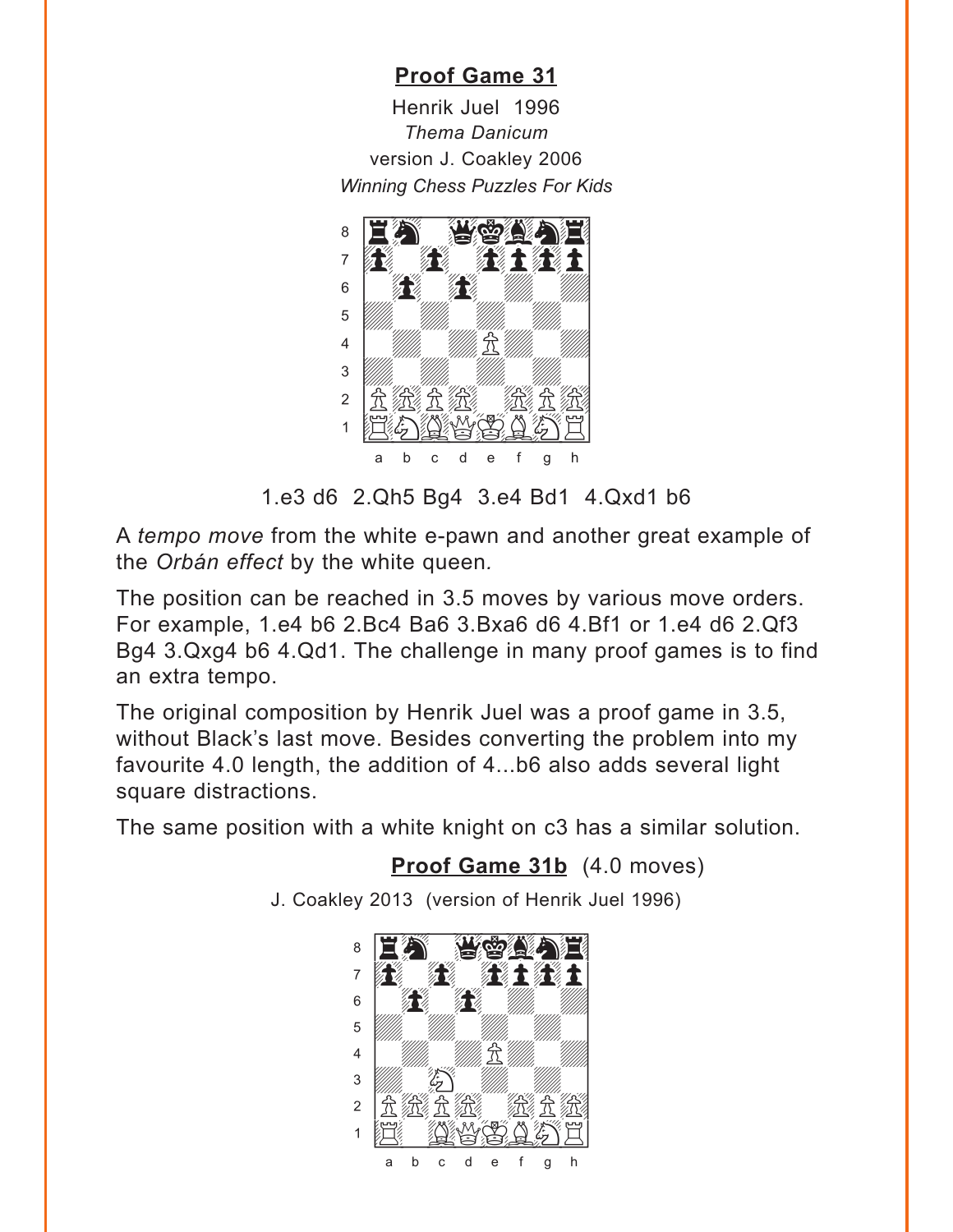<span id="page-7-0"></span>

**Synthetic Game 06** 



<sup>1.</sup>d4 e6 2.Kd2 Qg5+ 3.Kd3 Qg3+ 4.Ke4 f5#

Hermann Stamm-Wilbrandt of Germany established in 2004 that there are five solutions to this problem. Here are two other lines which reach the same position.

1.d4 e6 2.Kd2 Qh4 3.Kd3 Qg3+ 4.Ke4 f5# 1.d4 e6 2.Kd2 Qh4 3.Ke3 Qg3+ 4.Ke4 f5#

White can also play the Bird Opening, with two variations leading to the diagram below.

1.f4 e6 2.Kf2 Qf6 3.Kf3 Qc3 4.Ke4 f5# 1.f4 e6 2.Kf2 Qf6 3.Ke3 Qc3 4.Ke4 f5#